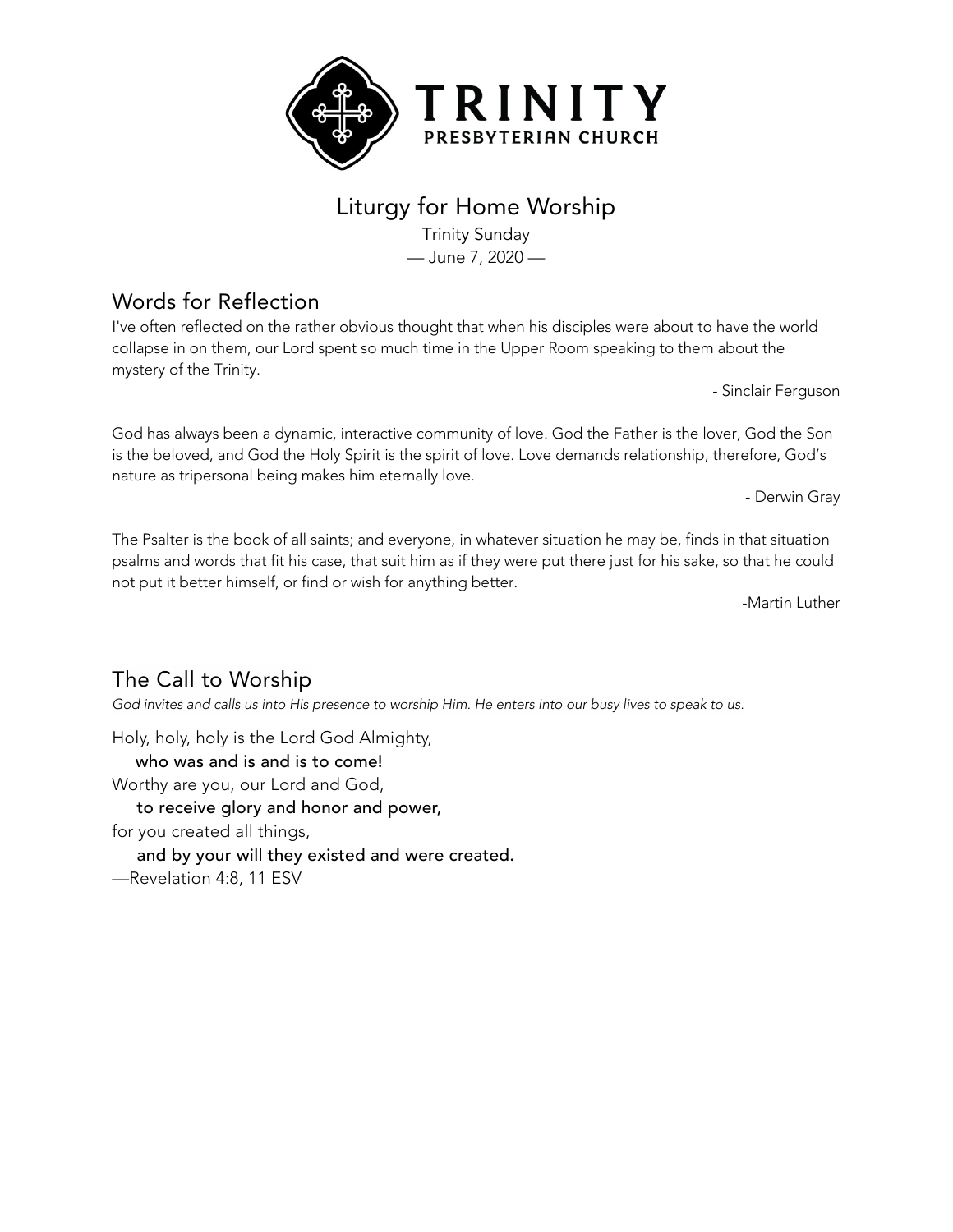# Hymn of Praise | Holy, Holy, Holy

We sing praises to God and proclaim through song the good news of what He has done in Jesus' death and resurrection. Some songs might be initially unfamiliar, but we believe the rich, true, beautiful words of these hymns *will make their way into your heart.*

| Holy, holy, holy! Though the darkness hide    |
|-----------------------------------------------|
| Thee,                                         |
| Though the eye of sinful man Thy glory may    |
| not see;                                      |
| Only Thou art holy; there is none beside      |
| Thee,                                         |
| Perfect in power, in love, and purity.        |
|                                               |
| Holy, holy, holy! Lord God Almighty!          |
| All Thy works shall praise Thy name in earth, |
| and sky, and sea;                             |
| Holy, holy, holy; merciful and mighty!        |
| God in three Persons, blessed Trinity!        |
| Words: Reginald Heber; Music: John Dykesh     |
|                                               |

# Opening Prayer & Lord's Prayer

*We ask for God to be present among us and conclude with the prayer that Jesus taught his disciples to pray.*

Our Father, Who art in heaven, hallowed be Thy name. Thy Kingdom come, Thy will be done, on earth as it is in heaven. Give us this day our daily bread and forgive us our debts, as we forgive our debtors. And lead us not into temptation, but deliver us from evil. For Thine is the kingdom, the power, and the glory, forever. Amen.

### Doxology

Praise God from whom all blessings flow; Praise him, all creatures here below; Praise him above, ye heavenly host; Praise Father, Son, and Holy Ghost. Amen.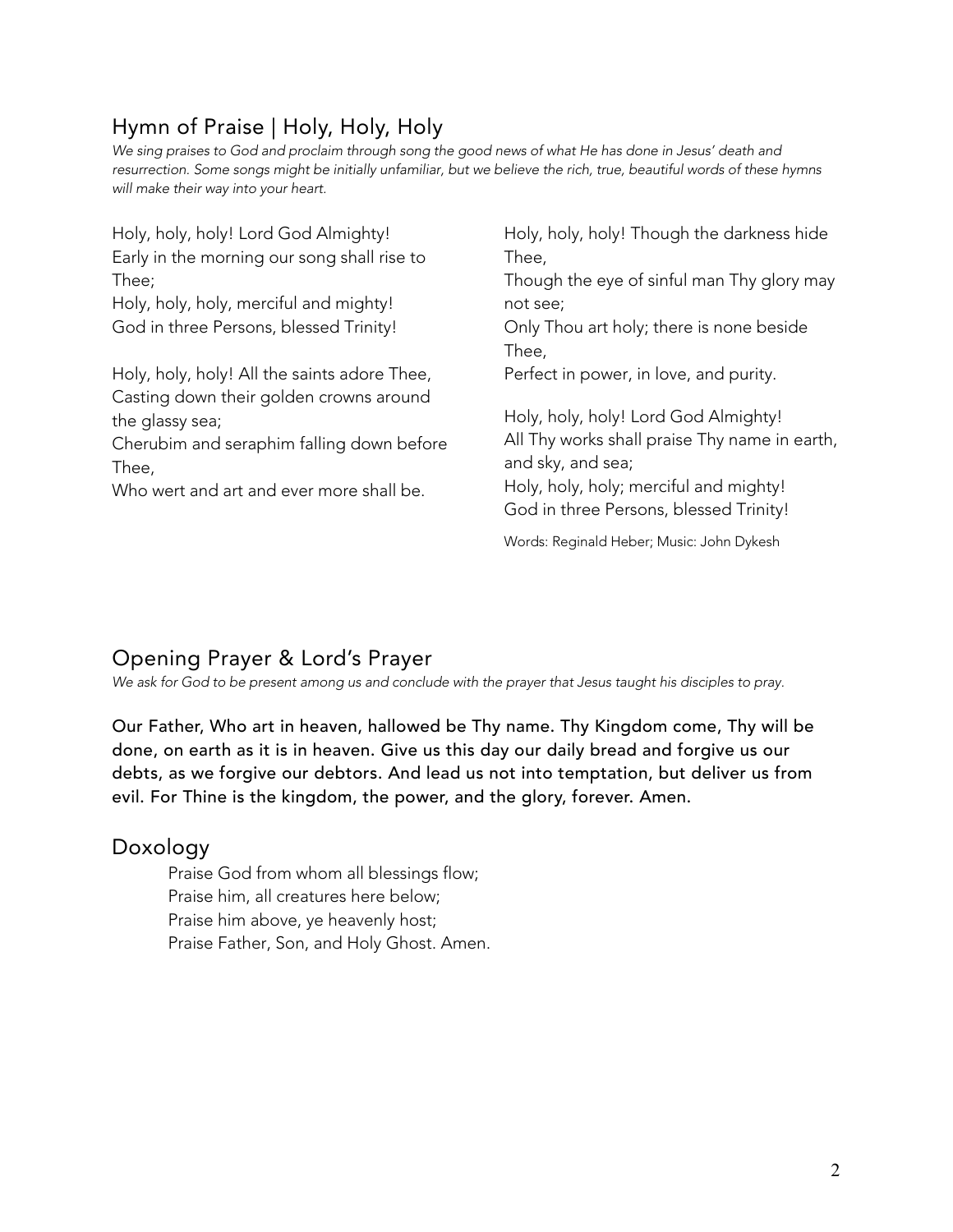## Confession of Sin

We fight the temptation to hide our sin and instead acknowledge it openly to God, but we do so in light of the grace *offered in Jesus.*

#### Most Merciful Lord,

We cry to You out of the depths of our fear and uncertainty, and we pray You would hear our pleas for mercy. Yet, Lord, we confess how often we look for help where it cannot be found. Rather than turning to You with cries of lament, we often turn inward in sinful attempts to control or ignore our circumstances. Forgive us for failing to believe that You will hear us, answer us, and deliver us. We pray this in the name of the one who is our light and our salvation. Amen.

### Silent Confession

### Assurance of Forgiveness

*God reminds our forgetful hearts of the grace that is ours in Jesus.*

Who shall separate us from the love of Christ? Shall tribulation, or distress, or persecution, or famine, or nakedness, or danger, or sword? No, in all these things we are more than conquerors through him who loved us. For I am sure that neither death nor life, nor angels nor rulers, nor things present nor things to come, nor powers, nor height nor depth, nor anything else in all creation, will be able to separate us from the love of God in Christ Jesus our Lord.

—Romans 8:35, 37-39 ESV

## Hymn of Response | He Will Hold Me Fast

*We respond in thanks and praise for God's redemptive work in Christ.*

| He'll not let my soul be lost; His promises   |
|-----------------------------------------------|
|                                               |
| Bought by Him at such a cost, He will hold    |
|                                               |
|                                               |
|                                               |
|                                               |
| Justice has been satisfied; He will hold me   |
|                                               |
| Raised with Him to endless life, He will hold |
| 'Till our faith is turned to sight, When He   |
|                                               |
|                                               |
|                                               |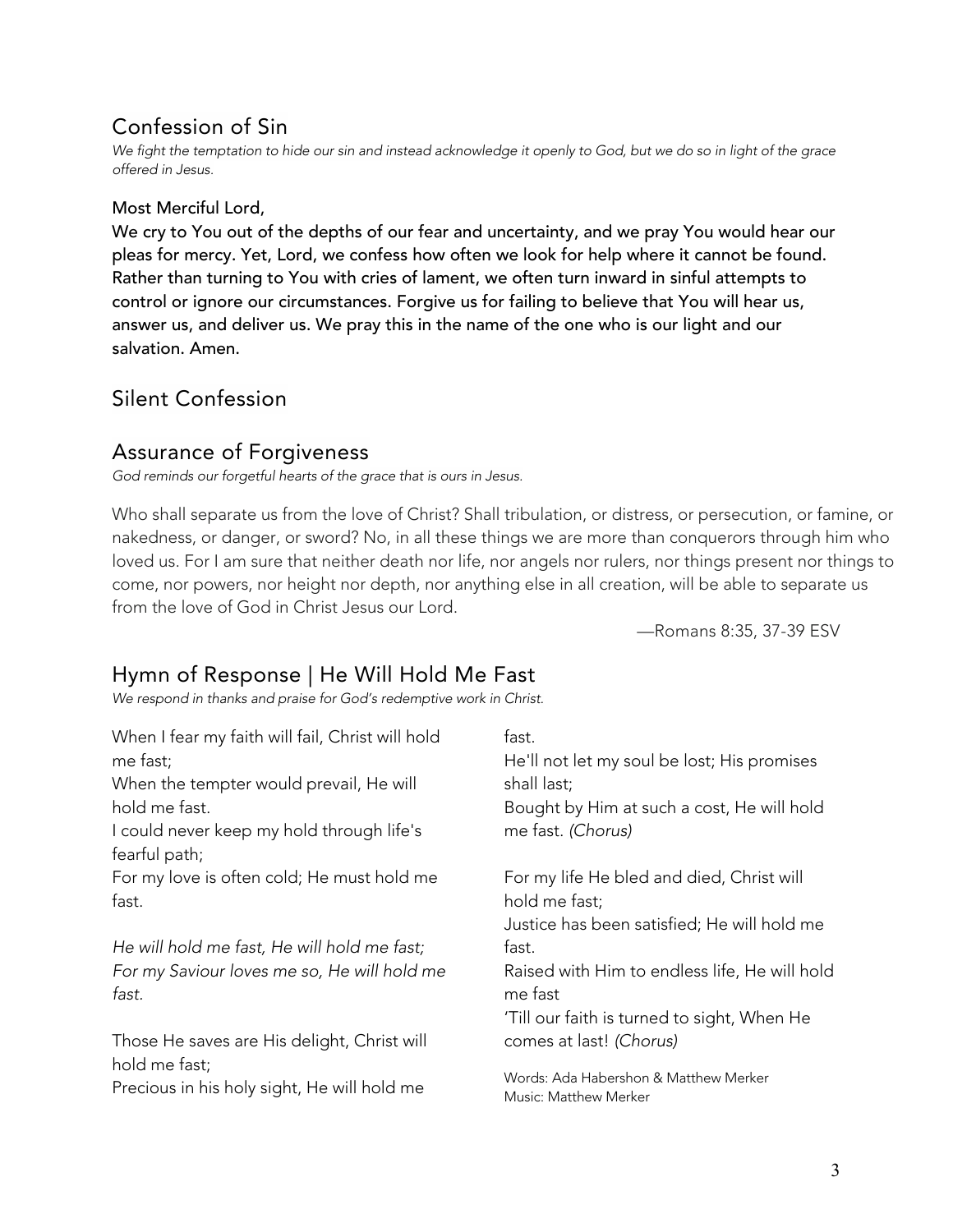## Confession of Faith | The Apostles' Creed

*We join the church in history by confessing this basic statement of what Christians believe.*

#### I believe in God the Father Almighty, Maker of heaven and earth.

I believe in Jesus Christ, his only Son, our Lord, who was conceived by the Holy Spirit, and born of the virgin Mary. He suffered under Pontius Pilate, Was crucified, died, and was buried; he descended into hell.\* The third day he rose again from the dead. He ascended into heaven and is seated at the right hand of God the Father Almighty. From there he will come to judge the living and the dead.

I believe in the Holy Spirit,

the holy catholic\*\* church, the communion of saints, the forgiveness of sins, the resurrection of the body, and the life everlasting. Amen.

\*While Jesus didn't literally descend to hell, he did endure the torment of hell on the cross and remained under *the power of death until his resurrection. \*\*universal*

### The Offering

*In gratitude, we offer our gifts to God. You may give online at www.trinitypresfw.org/give or through the Church Center App.*

### The Prayers of the People

*We lift up our requests to God knowing that He hears us when we pray.*

#### A Liturgy for a Time of Widespread Suffering – *Douglas McKelvey*

Christ Our King, Our world is overtaken by unexpected calamity, and by a host of attending fears, worries, and insecurities. We witness suffering, confusion, and hardship multiplied around us, and we find ourselves swept up in these same anxieties and troubles, dismayed by so many uncertainties.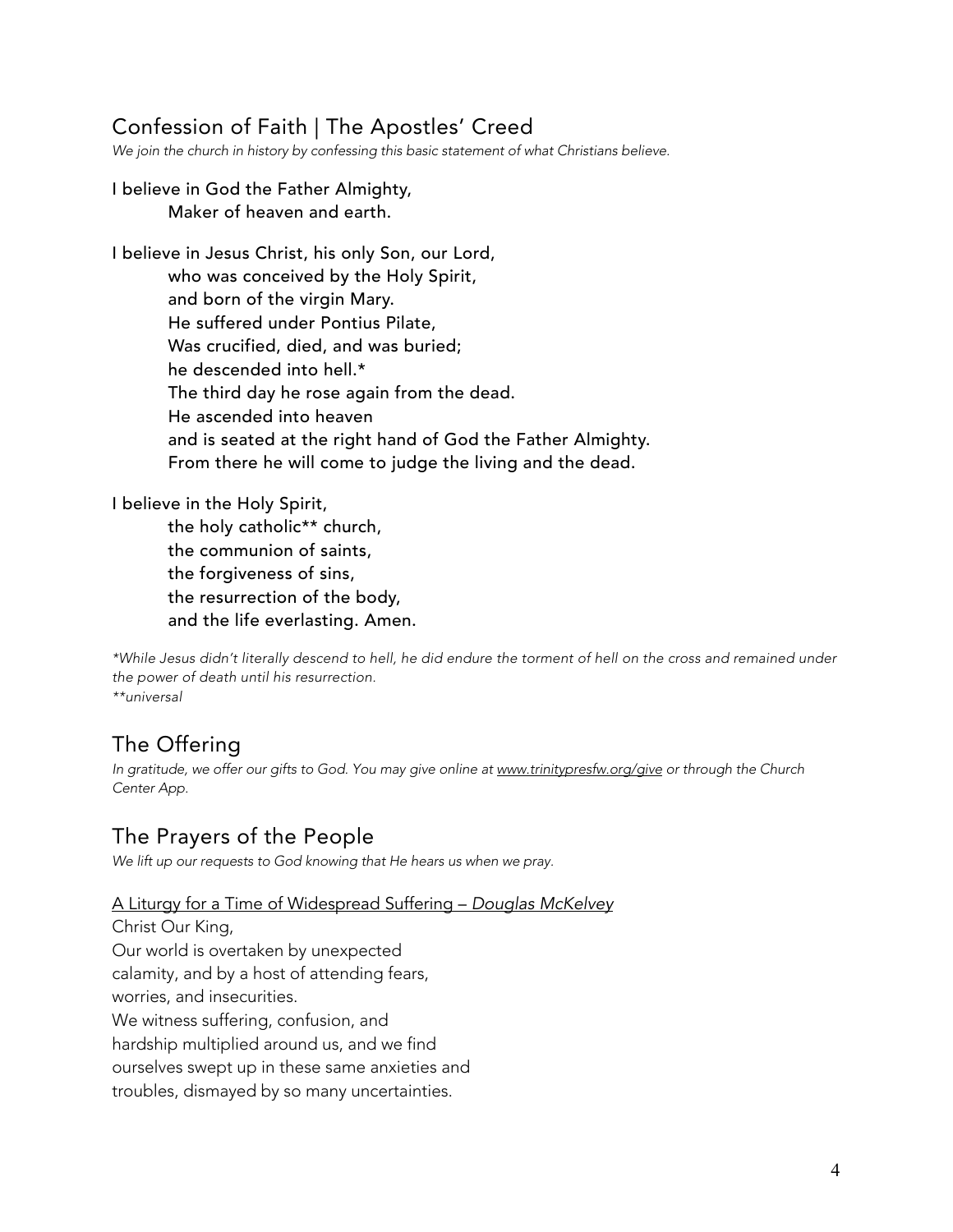#### Now we turn to you, O God, in this season of our common distress.

Be merciful, O Christ, to those who suffer, to those who worry, to those who grieve, to those who are threatened or harmed in any way by this upheaval. Let your holy compassions be active throughout the world even now tending the afflicted, comforting the brokenhearted, and bringing hope to many who are hopeless.

#### Use even these hardships to woo our hearts nearer to you, O God.

Indeed, O Father, may these days of disquiet become a catalyst for conviction and repentance, for the tendering of our affections, for the stirring of our sympathies, for the refining of our love.

#### We are your people, who are called by you,

We need not be troubled or alarmed. Indeed, O Lord, let us love now more fearlessly, remembering that you created us, and appointed us to live in these very places, in the midst of these unsettled times. It is no surprise to you that we are here now, sharing in this turmoil along with the rest of our society, for you have called your children to live as salt and light among the nations, praying and laboring for the flourishing of the communities where we dwell, acting as agents of your forgiveness, salvation, healing, reconciliation, and hope, in the very midst of an often -troubled world. And in these holy vocations you have not left us helpless, O Lord, because you have not left us at all. Your Spirit remains among us.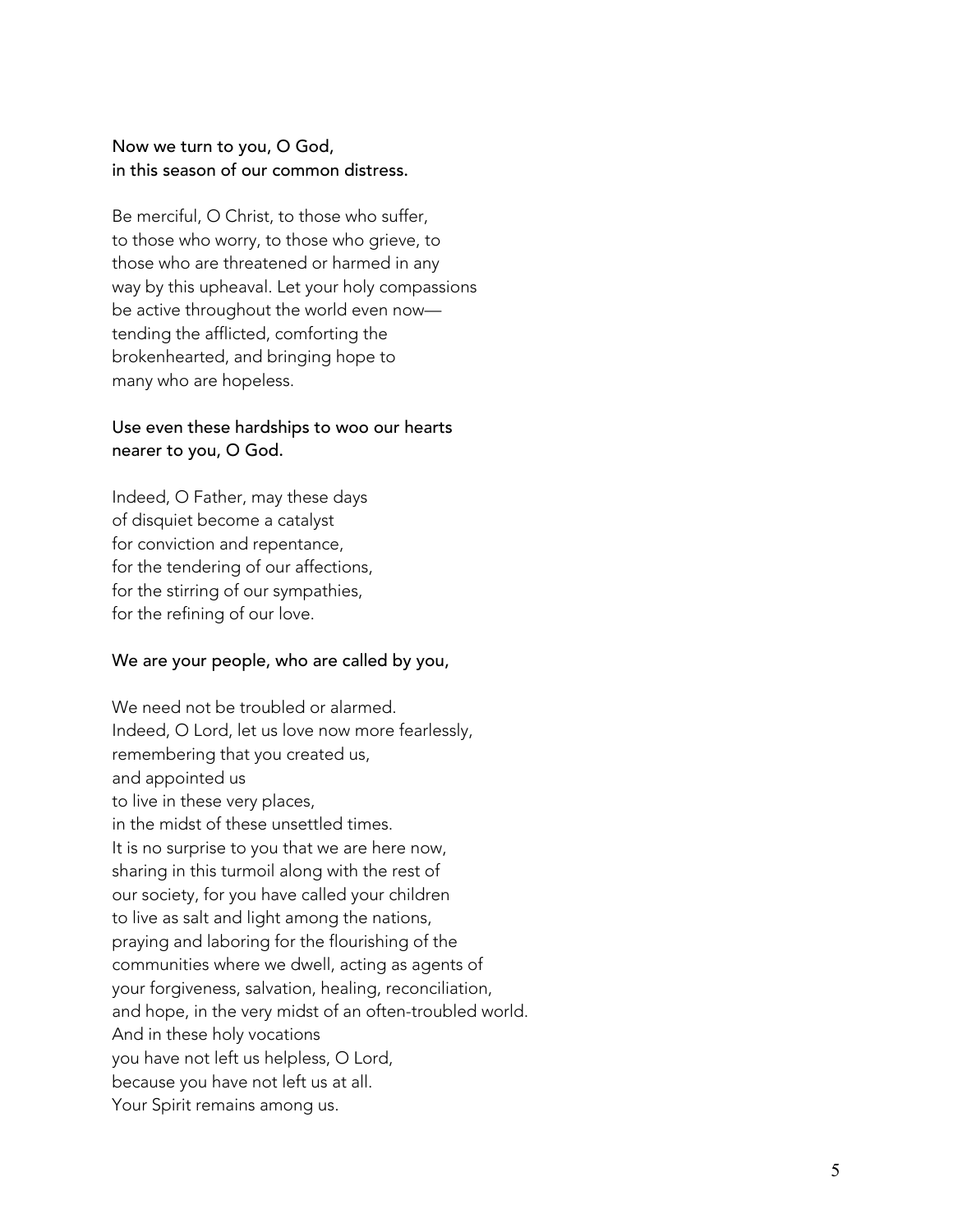#### Inhabit now your church, O Spirit of the Risen Christ. Unite and equip your people for the work before them.

Father, empower your children to live as your children. In times of distress let us respond, not as those who would instinctively entrench for our own self-preservation, but rather as those who—in imitation of their Lord—would move in humble obedience toward the needs and hurts of their neighborhoods and communities. You were not ashamed to share in our sufferings, Jesus.

#### Let us now be willing to share in yours, serving as your visible witnesses in this broken world.

Hear now these words, you children of God, and be greatly encouraged: The Lord's throne in heaven is yet occupied, his rule is eternal, and his good purposes on earth *will be* forever accomplished. So we need never be swayed by the brief and passing panics of this age.

#### You are the King of the Ages, O Christ, and history is held in your Father's hands.

We, your people, know the good and glorious end of this story. Our heavenly hope is secure. In this time of widespread suffering then, let us rest afresh in the surpassing peace of that vision, that your whole church on earth might be liberated to love more generously and sacrificially.

#### Now labor in and through us, O Lord, extending and multiplying the many expressions of your mercy. Amen.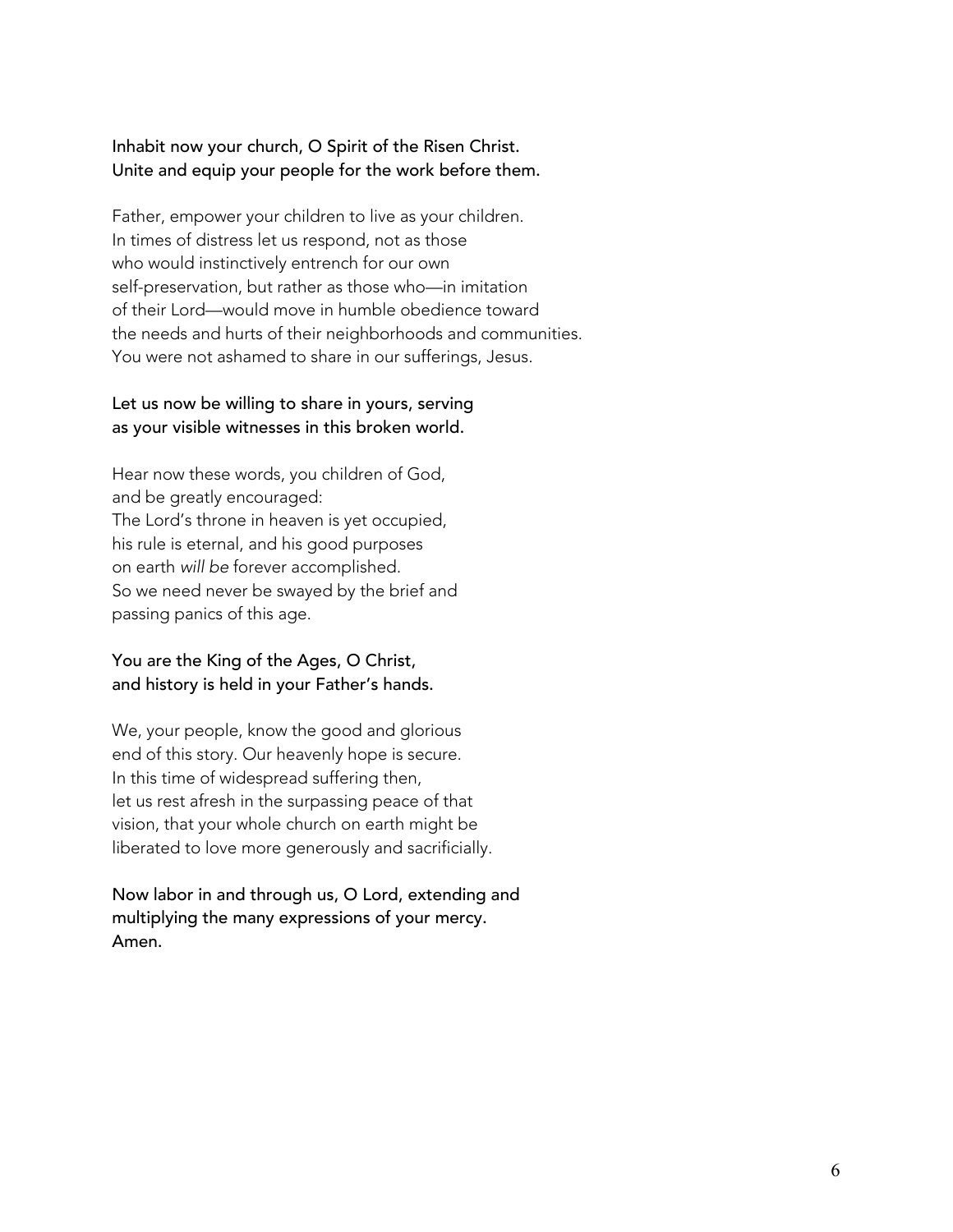## The Reading of the Word **Party 27** Psalm 27

*God speaks to us through His Word.*

27:1 The LORD is my light and my salvation; whom shall I fear? The LORD is the stronghold of my life; of whom shall I be afraid? 2 When evildoers assail me to eat up my flesh, my adversaries and foes, it is they who stumble and fall. 3 Though an army encamp against me, my heart shall not fear; though war arise against me, yet I will be confident. 4 One thing have I asked of the LORD, that will I seek after: that I may dwell in the house of the LORD all the days of my life, to gaze upon the beauty of the LORD and to inquire in his temple. 5 For he will hide me in his shelter in the day of trouble; he will conceal me under the cover of his tent; he will lift me high upon a rock. 6 And now my head shall be lifted up above my enemies all around me, and I will offer in his tent sacrifices with shouts of joy; I will sing and make melody to the LORD. 7 Hear, O LORD, when I cry aloud; be gracious to me and answer me! 8 You have said, "Seek my face." My heart says to you, "Your face, LORD, do I seek." 9 Hide not your face from me. Turn not your servant away in anger, O you who have been my help. Cast me not off; forsake me not, O God of my salvation! 10 For my father and my mother have forsaken me, but the LORD will take me in. 11 Teach me your way, O LORD, and lead me on a level path because of my enemies. 12 Give me not up to the will of my adversaries; for false witnesses have risen against me, and they breathe out violence. 13 I believe that I shall look upon the goodness of the LORD in the land of the living! 14 Wait for the LORD; be strong, and let your heart take courage; wait for the LORD!

Reader: The Word of the Lord. People: Thanks be to God.

The Preaching of the Word Pastor Brian Davis

> *Praying the Psalms* "From Fear to Faith"

Sermon Notes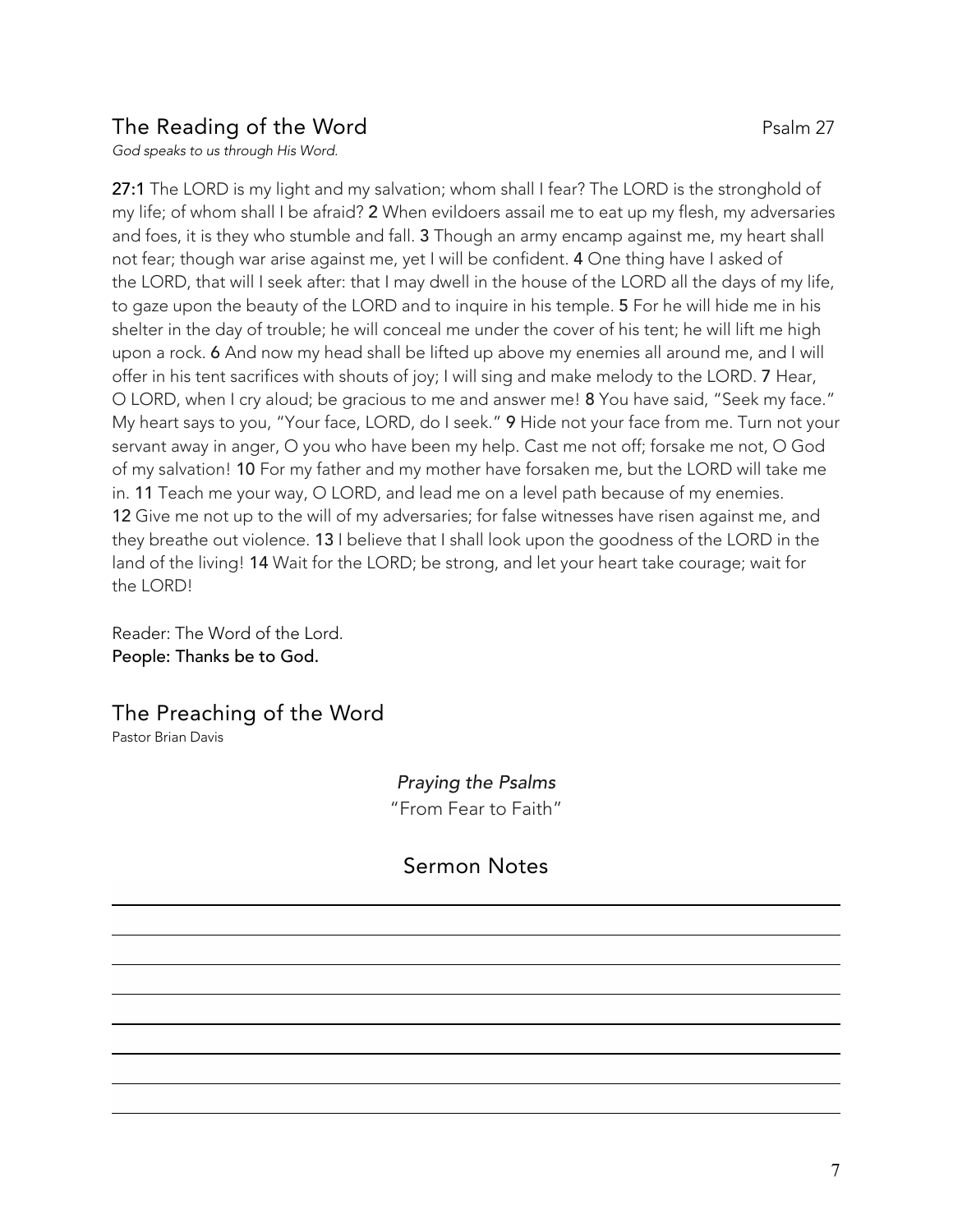## The Celebration of Holy Communion

Communion (also called the Lord's Supper or the Eucharist) is the family meal of baptized Christians. It's not a meal for good people. It's a meal for desperate people who trust in Jesus alone for salvation, who are at peace with God and with their neighbor, and who seek strength and grace to live more faithfully with Jesus. You will be invited to come forward. If you are not a Christian, or if you are not prepared to *share in this meal today, we encourage you to spend this time in reflection or prayer.*

*Children who have not received their first communion are welcome to come forward with their families.* We invite children who are ready to make a public profession of faith in Christ to arrange a meeting with *the elders, and thus become "communicants" at the Lord's Table.*

| Pastor: | The Lord be with you.                      |
|---------|--------------------------------------------|
| People: | And also with you.                         |
| Pastor: | Lift up your hearts!                       |
| People: | We lift them up to the Lord.               |
| Pastor: | Let us give thanks to the Lord our God.    |
| People: | It is right to give him thanks and praise. |

### Prayer of Thanksgiving and Words of Institution

| Pastor: | Let us proclaim the mystery of the faith:                             |
|---------|-----------------------------------------------------------------------|
| People: | Christ has died. Christ is risen. Christ will come again. Hallelujah! |
| Pastor: | Christ, our Passover, has been sacrificed for us. Hallelujah!         |
| People: | Therefore, let us keep the feast.                                     |
| Pastor: | The gifts of God for the people of God.                               |

## Hymn for Communion

### How Long?

How long? Will You turn Your face away? How long? Do You hear us when we pray? On and on, still we walk this pilgrim way - How long?

How long 'til Your children find their rest? How long 'til You draw them to Your breast? We go on holding to Your promises - How long?

*'Til You wipe away the tears from ev'ry eye 'Til we see our home descending from the sky Do we wait in vain? Jesus, give us hope again!*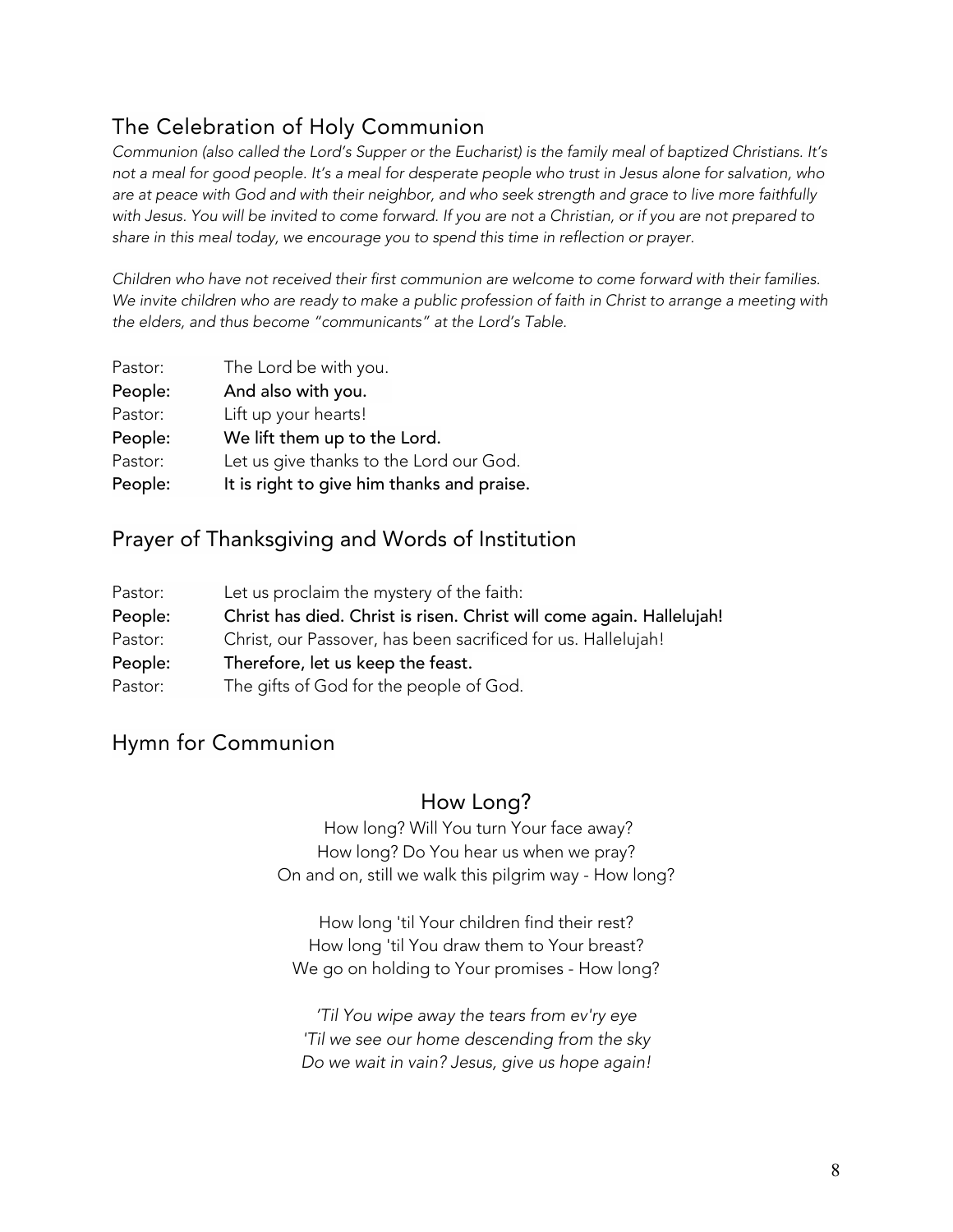How long 'til Your word will still the storm? How long 'til You bare Your mighty arm? How we groan 'til You snatch us from the thorns - How long? *(Chorus)*

How long? Sweet the dawn that ends the race. How long? Weak our hearts but strong our legs. Looking on - great that cloud of witnesses! How long? *(Chorus)*

Words & Music: Isaac Wardell

Life at Trinity

# Departing Hymn | Jesus With Thy Church Abide

*We respond in faith and song.*

Jesus, with Thy church abide; Be her Savior, Lord, and Guide, While on earth her faith is tried: We beseech Thee, hear us, We beseech Thee, hear us.

Keep her life and doctrine pure; Grant her patience to endure, Trusting in Thy promise sure: We beseech Thee, hear us, We beseech Thee, hear us.

May she one in doctrine be, One in truth and charity, Winning all to faith in Thee: We beseech Thee, hear us, We beseech Thee, hear us.

May she guide the poor and blind, Seek the lost until she find And the brokenhearted bind: We beseech Thee, hear us, We beseech Thee, hear us.

Words: Thomas Benson Pollock; Music: Christopher Miner

### The Benediction

God sends us out with his blessing. A benediction is not a prayer. We don't bow our heads. We lift them up and even lift up our hands to receive his blessing as we are sent out as participants in His mission to Fort Worth.

The grace of the Lord Jesus Christ and the love of God and the fellowship of the Holy Spirit be with you all.

—2 Corinthians 13:14 ESV